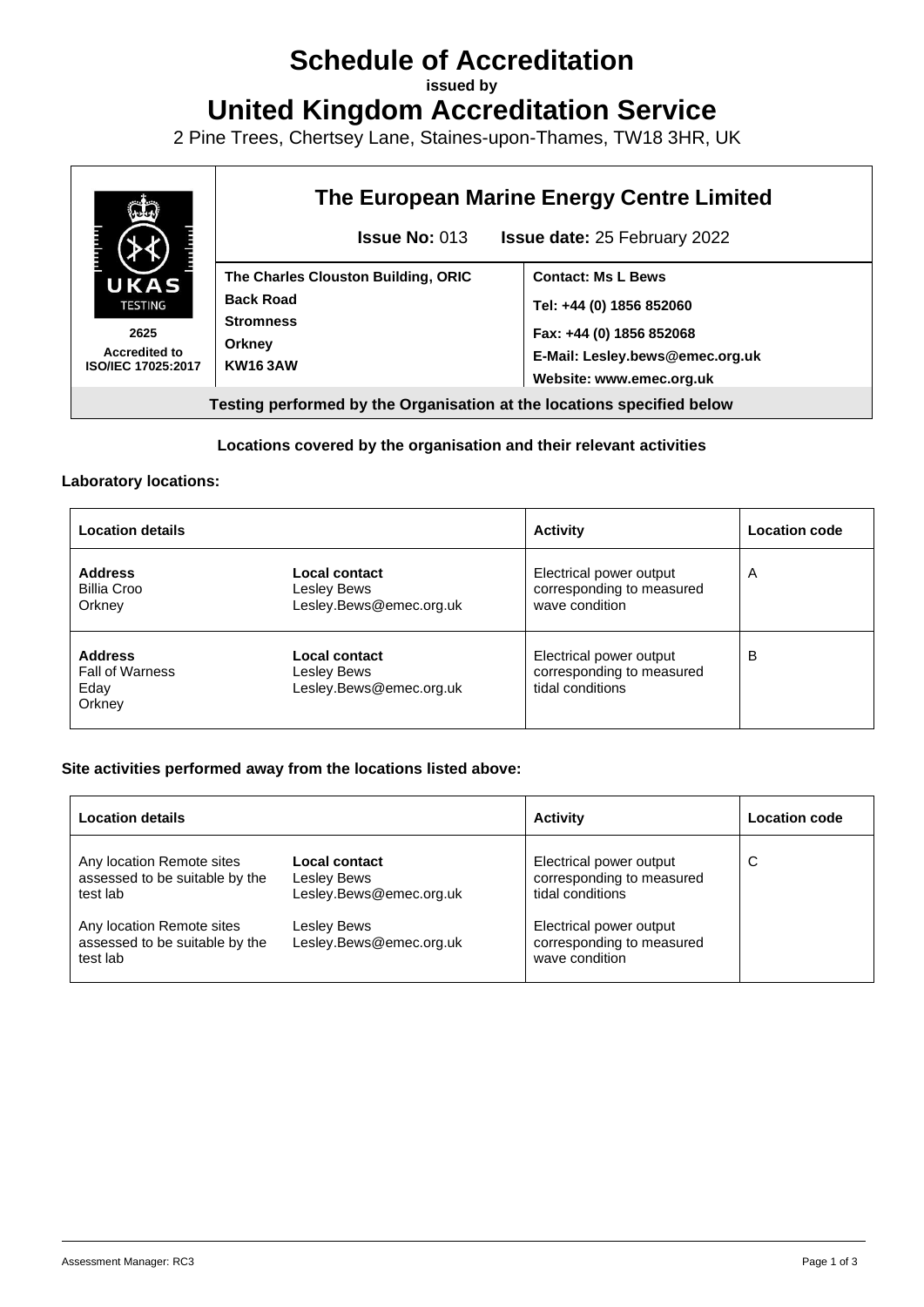

| Materials/Products tested                        | Type of test/Properties<br>measured/Range of<br>measurement                                        | Standard specifications/<br>Equipment/Techniques<br>used                                                                                                                                                                                                                                                                                                                                                                                                                                                                                                                                                                                                                                                                                                                                                                         | Location<br>Code |
|--------------------------------------------------|----------------------------------------------------------------------------------------------------|----------------------------------------------------------------------------------------------------------------------------------------------------------------------------------------------------------------------------------------------------------------------------------------------------------------------------------------------------------------------------------------------------------------------------------------------------------------------------------------------------------------------------------------------------------------------------------------------------------------------------------------------------------------------------------------------------------------------------------------------------------------------------------------------------------------------------------|------------------|
| <b>Tidal Energy Conversion</b><br><b>Systems</b> | Electrical power output<br>corresponding to measured<br>tidal conditions at the stated<br>location | Voltage up to 66kV nominal<br>AC at 50Hz or 60Hz on 3-<br>phase or 1-phase systems<br>compliant with relevant<br>local grid requirements.<br>In-house documented<br>methods based on the<br>relevant sections of the<br>following standards:<br>Assessment of<br>Performance of Tidal<br><b>Energy Conversion</b><br>Systems ISBN 978-0-580-<br>65031-4<br>IEC/TS 62600-200 (2013)<br>Marine energy - Wave, tidal<br>and other water current<br>converters - Part 200:<br>Electricity producing tidal<br>energy converters - Power<br>performance assessment<br>IEC TS 62600-201: (2015)<br>Marine energy - Wave, tidal<br>and other water current<br>converters - Part 201: Tidal<br>energy resource<br>assessment and<br>characterization<br>[1] Excludes any criteria for<br>reporting of local<br>meteorological conditions. | B, C             |
|                                                  |                                                                                                    |                                                                                                                                                                                                                                                                                                                                                                                                                                                                                                                                                                                                                                                                                                                                                                                                                                  |                  |

## DETAIL OF ACCREDITATION